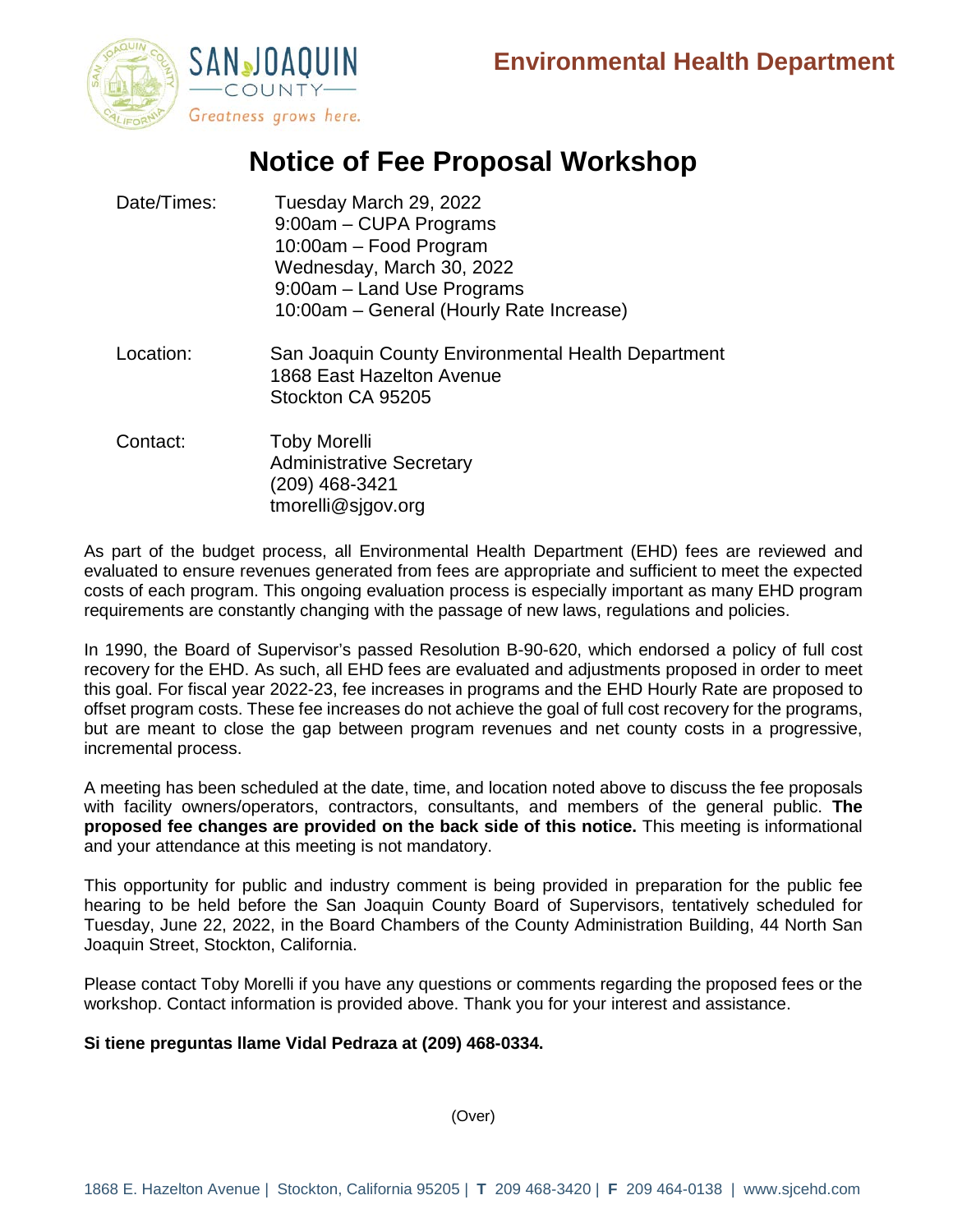

### Environmental Health Department Proposed Fees

(Proposed Effective Date July 1, 2022)

| Program Element | <b>Program Element Description</b>                        | <b>Current Fee</b> | Proposed Fee |
|-----------------|-----------------------------------------------------------|--------------------|--------------|
|                 | <b>Housing Abatement</b>                                  |                    |              |
| 1310            | <b>Substandard Housing - Encampments</b>                  | \$152              | \$156        |
|                 | <b>Organized Camp Program</b>                             |                    |              |
| 1501            | Plan Check                                                | \$152              | \$156        |
| 1512            | Organized Camp Annual Permit                              | \$608              | \$624        |
|                 | <b>Food Program</b>                                       |                    |              |
| 1601            | Food Plan Check                                           | \$456              | \$468        |
| 1602            | <b>Food Consultation</b>                                  | \$152              | \$156        |
| 1603            | Food Vehicle Inspection                                   | \$152              | \$156        |
| 1608            | Cottage Food Class A-direct sales                         | \$155              | \$186        |
| 1609            | Cottage Food Class B-direct/indirect sales                | \$310              | \$312        |
| 1615            | Retail Market 301-2000 ft <sup>2</sup> (Prepackaged Only) | \$250              | \$275        |
| 1695            | <b>Temporary Event</b>                                    | \$152              | \$156        |
| 1697            | Temporary Food Site/Stationary MFPU                       | \$152              | \$156        |
| 1699            | Temporary Incidental Food                                 | \$55               |              |
|                 | <b>CalARP Program</b>                                     |                    |              |
| 1811            | CalARP Plan Check                                         | \$152              | \$156        |
| 1812            | CalARP Review/Inspection Activity                         | \$152              | \$156        |
| 1813            | <b>RMP Audit Consultation</b>                             | \$152              | \$156        |
| 1814            | RMP 5-Year Review                                         | \$152              | \$156        |
| 1861            | CalARP Program 1 Facility                                 | \$447              | \$491        |
| 1862            | CalARP Program 2 Facility                                 | \$830              | \$931        |
| 1863            | CalARP Program 3 Facility                                 | \$826              | \$931        |
| 1864            | CalARP Secondary Location                                 | \$237              | \$260        |
| 1895            | CalARP State Surcharge Fee                                | \$270              |              |
|                 | Hazardous Materials Business Plan and CalARP Programs     |                    |              |
| 1901            | <b>HMBP Plan Check</b>                                    | \$152              | \$156        |
| 1902            | <b>HMBP Consultation</b>                                  | \$152              | \$156        |
| 1919            | HMBP-CO2 Only Food Facility                               | \$81               | \$100        |
| 1920            | <b>HMBP-Common Materials</b>                              | \$81               | \$100        |
| 1921            | HMBP-Regular-Primary Location                             | \$279              | \$306        |
| 1929            | <b>HMBP-Supplemental Chemical</b>                         | \$17               | \$20         |
| 1958            | Farm Operations                                           | \$22               | \$25         |
|                 | Dairy Program                                             |                    |              |
| 2001            | Dairy Plan Check - Equipment/Repair                       | \$304              | \$312        |
| 2002            | Dairy Consultation                                        | \$152              | \$156        |
| 2003            | Dairy Plan Check-New Facility                             | \$760              | \$780        |
| 2004            | Dairy Plan Check-Remodel                                  | \$760              | \$780        |
| 2006            | Dairy Plan Check-Ownership Change                         | \$760              | \$780        |
|                 | Hazardous Waste Generator Program                         |                    |              |
| 2201            | Plan Review                                               | \$152              | \$156        |
| 2202            | Consultation                                              | \$152              | \$156        |
| 2220            | Small Hazardous Waste Generator <5 Tons/Year              | \$249              | \$298        |
| 2221            | Used Oil Only <5 Tons/Year                                | \$63               | \$156        |
| 2231            | <b>HW PBR Facility</b>                                    | \$842              | \$884        |
| 2233            | HW CESQT Facility                                         | \$139              | \$156        |
| 2234            | <b>HW CESW Facility</b>                                   | \$139              | \$156        |
| 2235            | <b>HW CEL Facility</b>                                    | \$139              | \$156        |
| 2237            | <b>HW CECL Facility</b>                                   | \$139              | \$156        |
| 2250            | RCRA Generator 250<500 Tons/Year Facility                 | \$2,496            | \$2620       |
|                 | <b>Underground Tank Program</b>                           |                    |              |
| 2302            | UST Temporary Closure per Facility                        | \$456              | \$468        |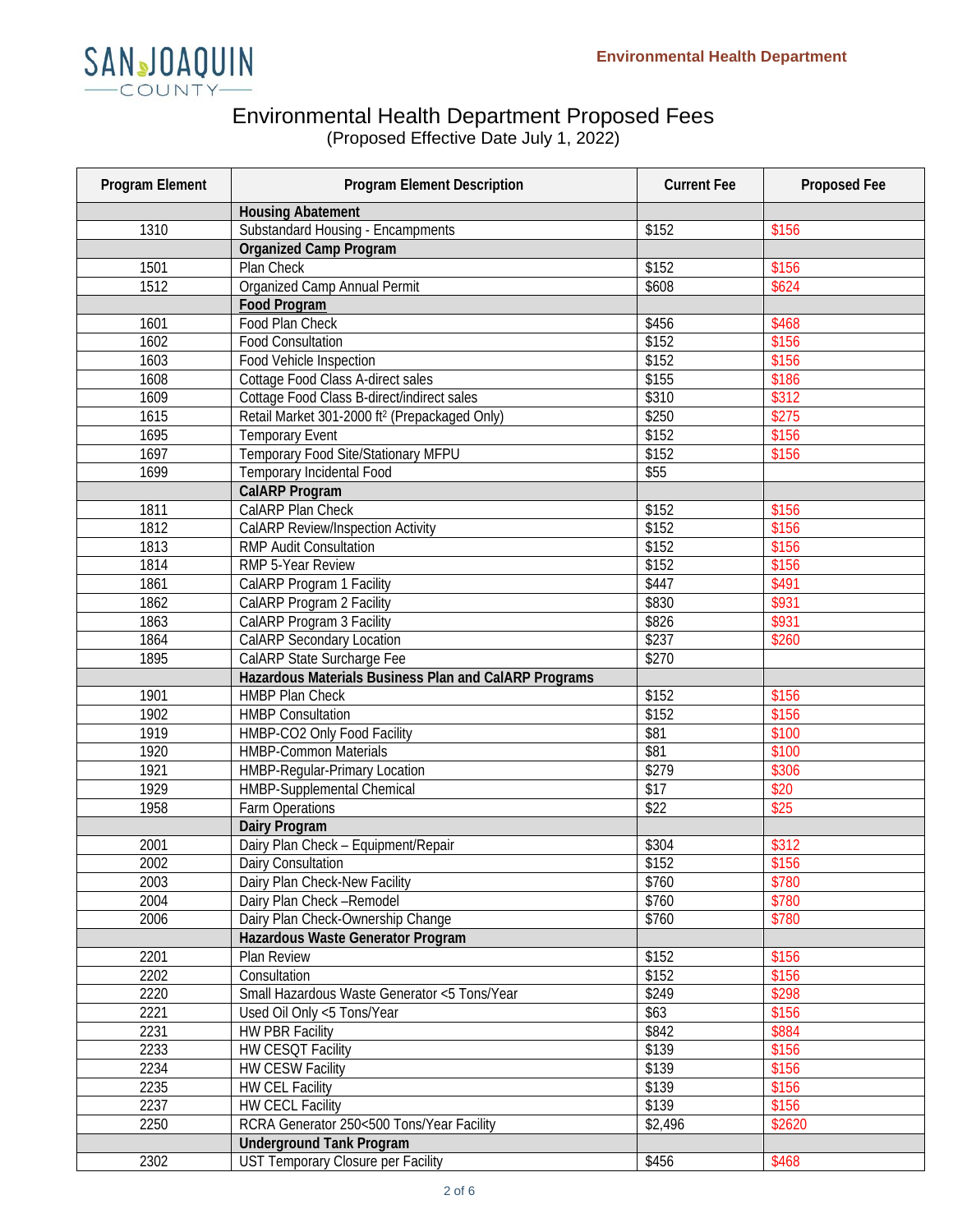# SANJOAQUIN

| Program Element | <b>Program Element Description</b>                        | <b>Current Fee</b> | Proposed Fee       |
|-----------------|-----------------------------------------------------------|--------------------|--------------------|
| 2303            | UST/Piping Installation per Facility or Project           | \$3,040            | \$3120             |
| 2304            | <b>UST Removal per Tank</b>                               | \$456              | \$468              |
| 2306            | UST Piping Repair per Facility or Project                 | \$456              | \$468              |
| 2307            | <b>UST Tank Lining per Tank</b>                           | \$456              | \$468              |
| 2308            | UST Retrofit per Facility or Project                      | \$456              | \$486              |
| 2309            | UST Retrofit-Minor Plan Check per Facility or Project     | \$152              | \$156              |
| 2311            | <b>UST Consultation</b>                                   | \$152              | \$156              |
| 2351            | UST Facility - 2481 Compliant-VPH                         | \$1,582            | \$1898             |
| 2361            | <b>UST Facility-Double Wall</b>                           | \$982              | $\overline{$1178}$ |
| 2371            | UST Facility - 1702 Compliant-Pre-VPH                     | \$982              | \$1178             |
| 2385            | ELD-Monitoring Well Plan Check                            | \$152              | \$156              |
| 2385            | <b>ELD-Monitoring Well Inspections</b>                    | \$152              | \$156              |
|                 | Hotel/Motel Program                                       |                    |                    |
| 2401            | Plan Check                                                | \$152              | \$156              |
| 2402            | Consultation                                              | \$152              | \$156              |
| 2408            | Hotel/Motel 51-90                                         | \$304              | \$312              |
| 2409            | Hotel/Motel >90                                           | \$304              | \$312              |
| 2415            | Hotel/Motel 6-12                                          | \$304              | \$312              |
| 2416            | Hotel/Motel 13-25                                         | \$304              | \$312              |
| 2417            | Hotel/Motel 26-50                                         | \$304              | \$312              |
|                 | <b>Emergency Response</b>                                 |                    |                    |
| 2546            | <b>CUPA Spill Response</b>                                | \$152/\$228        | \$156/\$234        |
| 2548            | Road Maintenance Response- HazCat /HW Dumping Pickup      | \$152/\$228        | \$156/\$234        |
|                 | <b>Land Use Program</b>                                   |                    |                    |
| 2602            | Soil Suitability and Nitrate Loading Study Review         | \$608              | \$624              |
| 2603            | Surface and Subsurface Contamination Report Review        | \$304              | \$312              |
| 2604            | Consultation/Department of Real Estate Letter             | \$304              | \$312              |
| 2605            | Excavation - Quarry (QX)                                  |                    |                    |
| 2606            | Excavation - Agricultural (AX)                            |                    |                    |
|                 |                                                           |                    |                    |
| 2607            | Excavation Plan (GX)                                      |                    |                    |
| 2610<br>2611    | Pre-Application Conference<br>Subdivision Map (SU)        |                    |                    |
|                 |                                                           |                    |                    |
| 2620<br>2622    | Development Agreement (DA)                                |                    |                    |
|                 | Subdivision - Minor (MS)                                  |                    |                    |
| 2625            | Use Permit - Minor (UP)                                   |                    |                    |
| 2626            | Use Permit - General (UP)                                 |                    |                    |
| 2627            | Use Permit - Major (UP)                                   |                    |                    |
| 2628            | Use Permit - Mixed Commercial (MC)                        |                    |                    |
| 2629            | Application Renewal (MF)                                  |                    |                    |
| 2630            | Site Approval - Entertainment Permit                      |                    |                    |
| 2631            | Site Approval - Minor (SA)                                |                    |                    |
| 2632            | Site Approval - General (SA)                              |                    |                    |
| 2633            | Site Application - Major (SA)                             |                    |                    |
| 2634            | Improvement Plan - Minor (IP                              |                    |                    |
| 2635            | Improvement Plan - General (IP)                           |                    |                    |
| 2636            | Improvement Plan - Major (IP)                             |                    |                    |
| 2637            | Special Purpose Plan (PP)                                 |                    |                    |
| 2638            | Specific Plan (SP)                                        |                    |                    |
| 2639            | Dwelling Cluster (DC)                                     |                    |                    |
| 2650            | Appeal to Board of supervisors (BOS) or Planning Com (PC) |                    |                    |
| 2655            | Revisions to Actions - Staff Review Application (SR)      |                    |                    |
| 2658            | Reversion to Acreage (AC)                                 |                    |                    |
| 2659            | Williamson Act Cancellation (WC)                          |                    |                    |
| 2660            | Deviation (DV)                                            |                    |                    |
| 2663            | Variance - Planning (VR)                                  |                    |                    |
| 2664            | Variance - Flood (VR)                                     |                    |                    |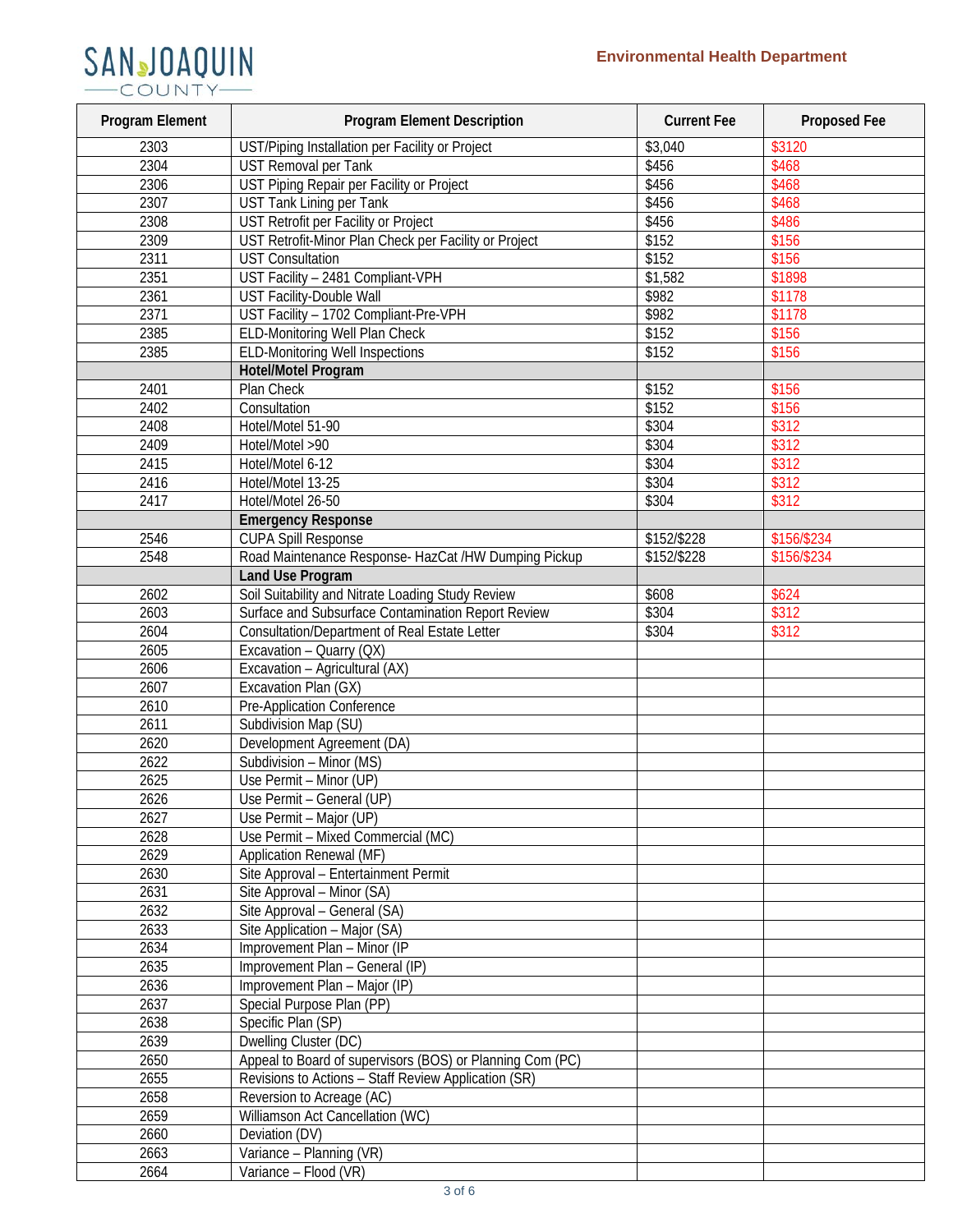

| Program Element | <b>Program Element Description</b>                                 | <b>Current Fee</b> | Proposed Fee |
|-----------------|--------------------------------------------------------------------|--------------------|--------------|
| 2665            | Rezoning <5 Acres (R<)                                             |                    |              |
| 2666            | Rezoning 5+ Acres (R+)                                             |                    |              |
| 2675            | Environmental Impact Report - Notice of Preparation (EI)           |                    |              |
| 2677            | Environmental Impact Report (ER)                                   |                    |              |
| 2680            | Second Unit Dwelling (SD)                                          |                    |              |
| 2682            | Mobilehome (MH)                                                    |                    |              |
| 2683            | Mobilehome Renewal (MR)                                            |                    |              |
| 2685            | General Plan Text Amendment - Minor (TA)                           |                    |              |
| 2686            | General Plan Text Amendment - General (TA)                         |                    |              |
| 2687            | General Plan Amendment <5 Acres (GP)                               |                    |              |
| 2688            | Special Land Use Project (SP)                                      |                    |              |
| 2689            | General Plan Amendment 5-9.9 Acres (GP)                            |                    |              |
| 2690            | Lot Line Adjustment (LA)                                           |                    |              |
| 2691            | General Plan Amendment 10+ Acres (GP)                              |                    |              |
| 2692            | Planned Districts <5 Acres (PD)                                    |                    |              |
| 2693            | Planned Districts 5+ Acres (PD)                                    |                    |              |
| 2698            | County Project - No Fee (CP)                                       |                    |              |
| 2699            | <b>Building Permit Review (BP)</b>                                 |                    |              |
| 4891            | <b>Business License (BL)</b>                                       |                    |              |
|                 | <b>Employee Housing Program</b>                                    |                    |              |
| 2701            | Plan Check                                                         | \$152              | \$156        |
| 2702            | Consultation                                                       | \$152              | \$156        |
|                 |                                                                    |                    |              |
|                 | Aboveground Petroleum Storage Act Program<br><b>Plan Check</b>     |                    |              |
| 2803            |                                                                    | \$152              | \$156        |
| 2811            | Consultation                                                       | \$152              | \$156        |
| 2832            | APSA Facility - 10K - < 100K gallons cumulative                    | \$743              | \$891        |
| 2833            | APSA Facility - 100K - <1M gallons cumulative                      | \$825              | \$907        |
| 2834            | APSA Facility $-1M - <10M$ gallons cumulative                      | \$991              | \$1090       |
| 2835            | APSA Facility - 10M - 100M gallons cumulative                      | \$1,100            | \$1210       |
| 2836            | APSA Facility - ≥100M gallons cumulative                           | \$1,265            | \$1391       |
|                 | <b>Site Mitigation Program</b>                                     |                    |              |
| 2901            | Monitoring Well Installation Permit - Site Mitigation (per parcel) | \$152              | \$156        |
| 2902            | Monitoring Well Destruction Permit - Site Mitigation (per parcel)  | \$152              | \$156        |
| 2903            | Work Plan/Report Plan Check - Other Lead Agency Projects           | \$456              | \$468        |
| 2904            | Work Plan/Report Plan Check - Local Voluntary Projects             | \$760              | \$780        |
| 2905            | Soil Boring/ Probe Permit - Site Mitigation (per parcel)           | \$152              | \$156        |
| 2913            | MW Repair Permit                                                   | \$152              | \$156        |
|                 | <b>Cannabis-Personal Use</b>                                       |                    |              |
| 3300            | Verified Complaint Inspections/Compliance Follow Up Activities     | \$152              | \$156        |
| 3300            | <b>Enforcement Case Preparation/Activities</b>                     | \$152              | \$156        |
|                 | Cannabis-Commercial                                                |                    |              |
| 3400            | Verified Complaint Inspection/Compliance Follow Up Activities      | \$152              | \$156        |
| 3401            | Plan Review                                                        | \$456              | \$468        |
| 3402            | Consultation                                                       | \$152              | \$156        |
| 3403            | License Application Review-Renewal                                 | \$2,280            | \$2340       |
| 3404            | License Application Review-Renewal                                 | \$456              | \$468        |
| 3405            | Change of Operations/Addition of Owner Application Review          | \$456              | \$468        |
| 3406            | Additional Inspection/Reinspection                                 | \$152              | \$156        |
| 3407            | <b>CCL Compliance Follow Up</b>                                    | \$152              | \$156        |
| 3408            | Office Hearing                                                     | \$152              | \$156        |
| 3409            | <b>Enforcement Case Preparation / Activities</b>                   | \$152              | \$156        |
|                 | <b>Recreational Health Program</b>                                 |                    |              |
| 3601            | New Pool/ Spa Plan Check                                           | \$608              | \$624        |
| 3602            | Repair/ Remodel Plan Check                                         | \$304              | \$312        |
| 3603            | Consultation                                                       | \$152              | \$156        |
|                 | Safe Body Art Program                                              |                    |              |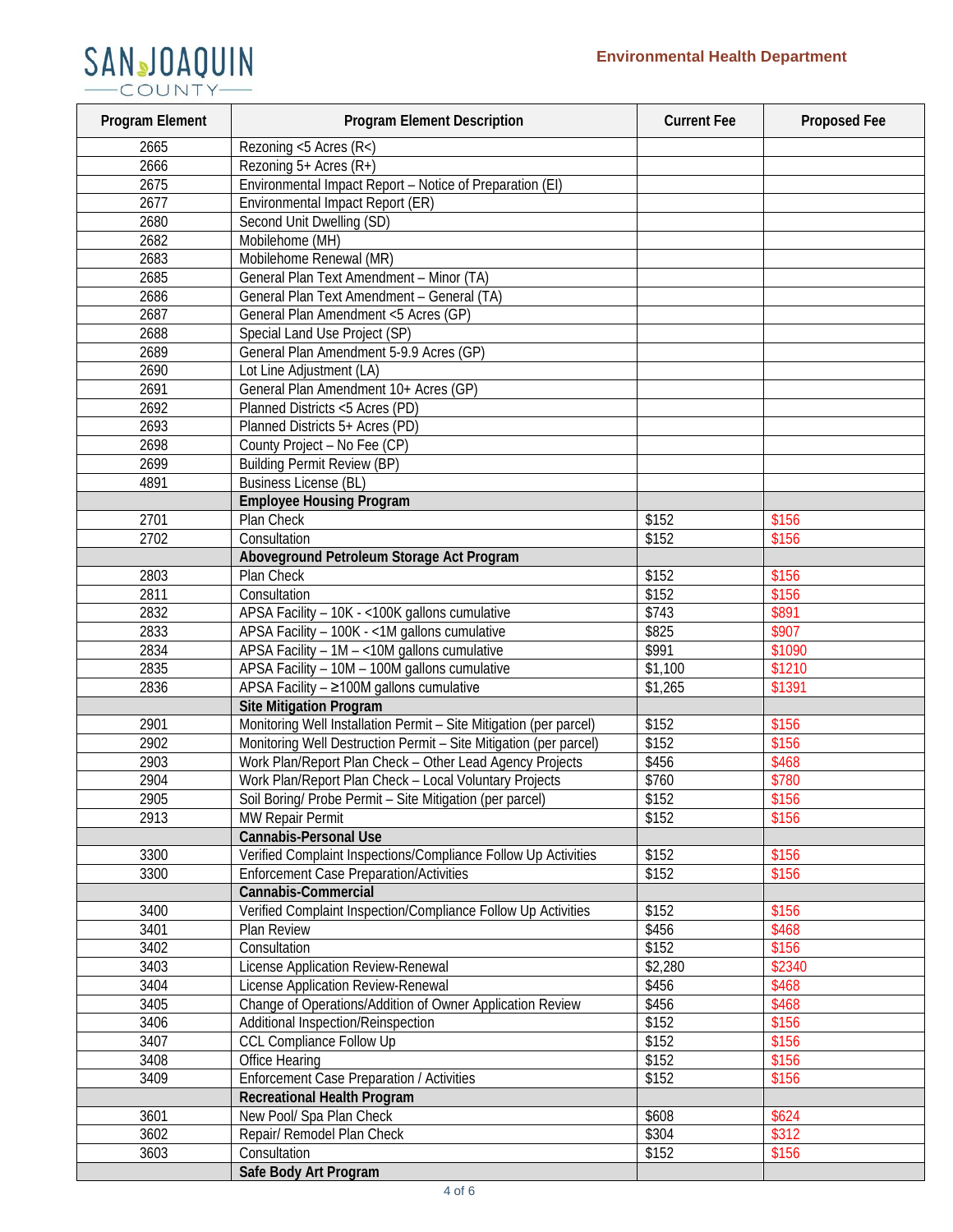# SANJOAQUIN

| Program Element | <b>Program Element Description</b>                                 | <b>Current Fee</b> | Proposed Fee |
|-----------------|--------------------------------------------------------------------|--------------------|--------------|
| 4101            | New Body Art Facility Plan Check                                   | \$608              | \$624        |
| 4102            | Repair/ Remodel Plan Check                                         | \$304              | \$312        |
| 4103            | Consultation                                                       | \$152              | \$156        |
| 4110            | <b>Body Art Practitioner Registration</b>                          | \$152              | \$156        |
| 4130            | Body Art - Temporary Event                                         | \$456              | \$468        |
|                 | Liquid Waste Program                                               |                    |              |
| 4201            | Plan Check                                                         | \$304              | \$312        |
| 4202            | Consultation                                                       | \$152              | \$156        |
| 4210            | Septic System - Repair                                             | \$300              | \$312        |
| 4211            | Septic System - New                                                | \$584              | \$624        |
| 4213            | Septic System - Infiltrator - New                                  | \$584              | \$624        |
| 4214            | Septic System - Infiltrator - Repair                               | \$300              | \$312        |
| 4215            | Septic System - Commercial - Repair                                | \$584              | \$624        |
| 4216            | Septic System - Commercial - New                                   | \$650              | \$780        |
| 4218            | Septic System - Commercial - Infiltrator - New                     | \$650              | \$780        |
| 4219            | Septic System - Commercial - Infiltrator - Repair                  | \$584              | \$624        |
| 4220            | Seepage Pit/ Dry Well Destruction                                  | \$152              | \$156        |
| 4221            | <b>Septic Tank Destruction</b>                                     | \$152              | 156          |
| 4222            | Percolation Test - 1-4 Holes                                       | \$152 each         | \$156        |
| 4222            | Percolation Test - 5 or More Holes                                 | \$760              | \$780        |
| 4230            | Alternative/Engineer Designed System - Residential                 | \$780              | \$936        |
| 4231            | Alternative/Engineer Designed System - Commercial                  | \$1360             | \$1404       |
| 4232            | Alternative/Engineer Designed System - Annual Fee                  | \$493              | \$468        |
| 4233            | Alternative/Engineer Designed System - Annual Sampling Fee         | \$152              | \$156        |
| 4242            | Wastewater Treatment Plant Annual Fee                              | \$613              | \$780        |
| 4246            | <b>Pumper Truck Yard</b>                                           | \$121              | \$156        |
|                 | <b>Well Program</b>                                                |                    |              |
| 4301            | Plan Check                                                         | \$304              | \$312        |
| 4302            | Consultation                                                       | \$152              | \$156        |
| 4349            | Water Supply Well - Test Hole                                      | \$304              | \$312        |
| 4372            | Well - Geotechnical per Parcel                                     | \$456              | \$468        |
|                 | Solid Waste Program                                                |                    |              |
| 4402            | Plan Check                                                         | \$456              | \$468        |
| 4403            | Consultation                                                       | \$152              | \$156        |
| 4404            | <b>Exempt Site Application</b>                                     | \$152              | \$156        |
| 4405            | Solid Waste Site 5-Year Plan Review                                | \$608              | \$624        |
| 4406            | Solid Waste Closure Plan Review                                    | \$304              | \$312        |
| 4407            | Solid Waste Investigation/ Monitoring                              | \$152              | \$156        |
| 4413            | <b>Single Family Dwelling Complaints</b>                           | \$152              | \$156        |
| 4421            | New Solid Waste Site Application                                   | \$760              | \$780        |
| 4442            | Solid Waste Compost Site - Quarterly Inspection                    | \$608              | \$624        |
| 4443            | Solid Waste Compost Site - Monthly Inspection                      | \$608              | \$624        |
| 4444            | Transfer Station - Quarterly Inspection                            | \$608              | \$624        |
| 4445            | Transfer Station - Monthly Inspection                              | \$608              | \$624        |
| 4461            | Sludge/ Ash Site                                                   | \$304              | \$312        |
| 4466            | Ag/ Cannery Waste Site                                             | \$304              | \$624        |
| 4467            | Ag/ Cannery Waste Feed Yard                                        | \$304              | \$624        |
| 4471            |                                                                    | \$152              | \$156        |
| 4472            | Monitoring Well Construction Permit<br>Monitoring Well Destruction | \$152              | \$156        |
| 4474            | Gas Monitoring Well Construction Permit                            | \$152              | \$156        |
|                 |                                                                    | \$152              |              |
| 4475            | Soil Boring/ Probe Permit                                          |                    | \$156        |
|                 | <b>Medical Waste Program</b>                                       |                    |              |
| 4501            | Plan Check                                                         | \$152              | \$156        |
| 4502            | Consultation                                                       | \$152              | \$156        |
|                 | Small Public Water System Program                                  |                    |              |
| 4601            | PWS Change of Owner - SCWS                                         | \$1,064            | \$1092       |